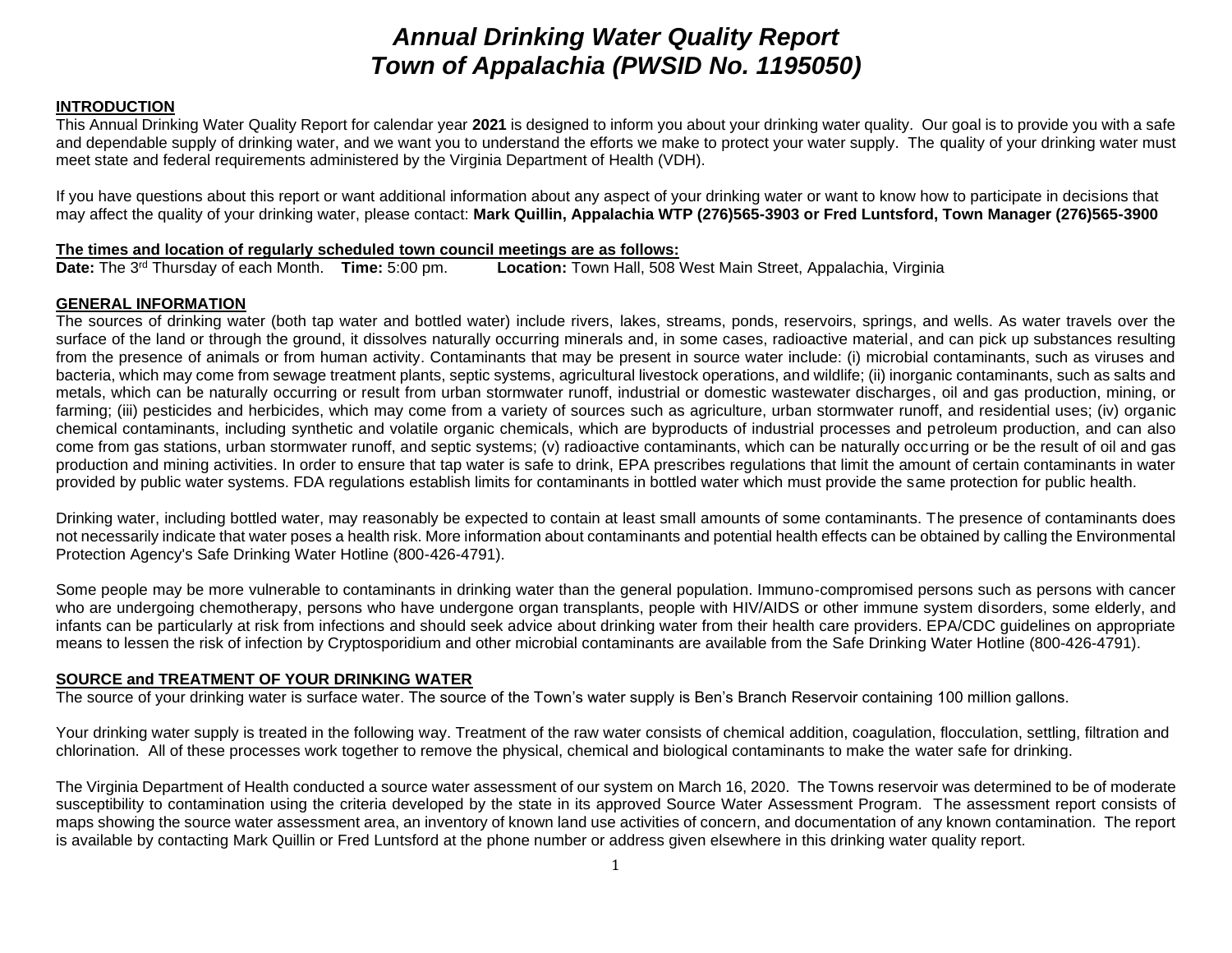# **DEFINITIONS**

Contaminants in your drinking water are routinely monitored according to Federal and State regulations. The table on the next page shows the results of our monitoring for the period of January 1<sup>st</sup> to December 31<sup>st</sup>, 2021. In the table and elsewhere in this report you will find many terms and abbreviations you might not be familiar with. The following definitions are provided to help you better understand these terms:

*Maximum Contaminant Level, or MCL* - the highest level of a contaminant that is allowed in drinking water. MCLs are set as close to the MCLGs as feasible using the best available treatment technology.

*Maximum Contaminant Level Goal, or MCLG -* the level of a contaminant in drinking water below which there is no known or expected risk to health. MCLGs allow for a margin of safety.

*Maximum Residual Disinfectant Level Goal or MRDLG* - the level of drinking water disinfectant below which there is no known or expected risk to health. MRDLGs do not reflect the benefits of the use of disinfectants to control microbial contaminants.

*Maximum Residual Disinfectant Level or MRDL -* the highest level of a disinfectant allowed in drinking water. There is convincing evidence that addition of a disinfectant is necessary for control of microbial contaminants.

*Non-detects (ND) - lab analysis indicates that the contaminant is not present*

**Parts per million (ppm) or Milligrams per liter (mg/l)** - one part per million corresponds to one minute in two years or a single penny in \$10,000.

*Parts per billion (ppb) or Micrograms per liter* - one part per billion corresponds to one minute in 2,000 years, or a single penny in \$10,000,000.

**Picocuries per liter (pCi/L)** - picocuries per liter is a measure of the radioactivity in water.

Action Level *(AL)* - the concentration of a contaminant which, if exceeded, triggers treatment or other requirements which a water system must follow.

*Treatment Technique (TT)* - a required process intended to reduce the level of a contaminant in drinking water.

Level 1 assessment - a study of the water system to identify potential problems and determine (if possible) why total coliform bacteria have been found in our water system.

*Level 2 assessment* - a very detailed study of the waterworks to identify potential problems and determine (if possible) why an *E. coli* PMCL violation has occurred and/or why total coliform bacteria have been found in our water system on multiple occasions.

*Nephelometric Turbidity Unit (NTU)* - nephelometric turbidity unit is a measure of the clarity, or cloudiness, of water. Turbidity in excess of 5 NTU is just noticeable to the average person. Turbidity is monitored because it is a good indicator of the effectiveness of our filtration system.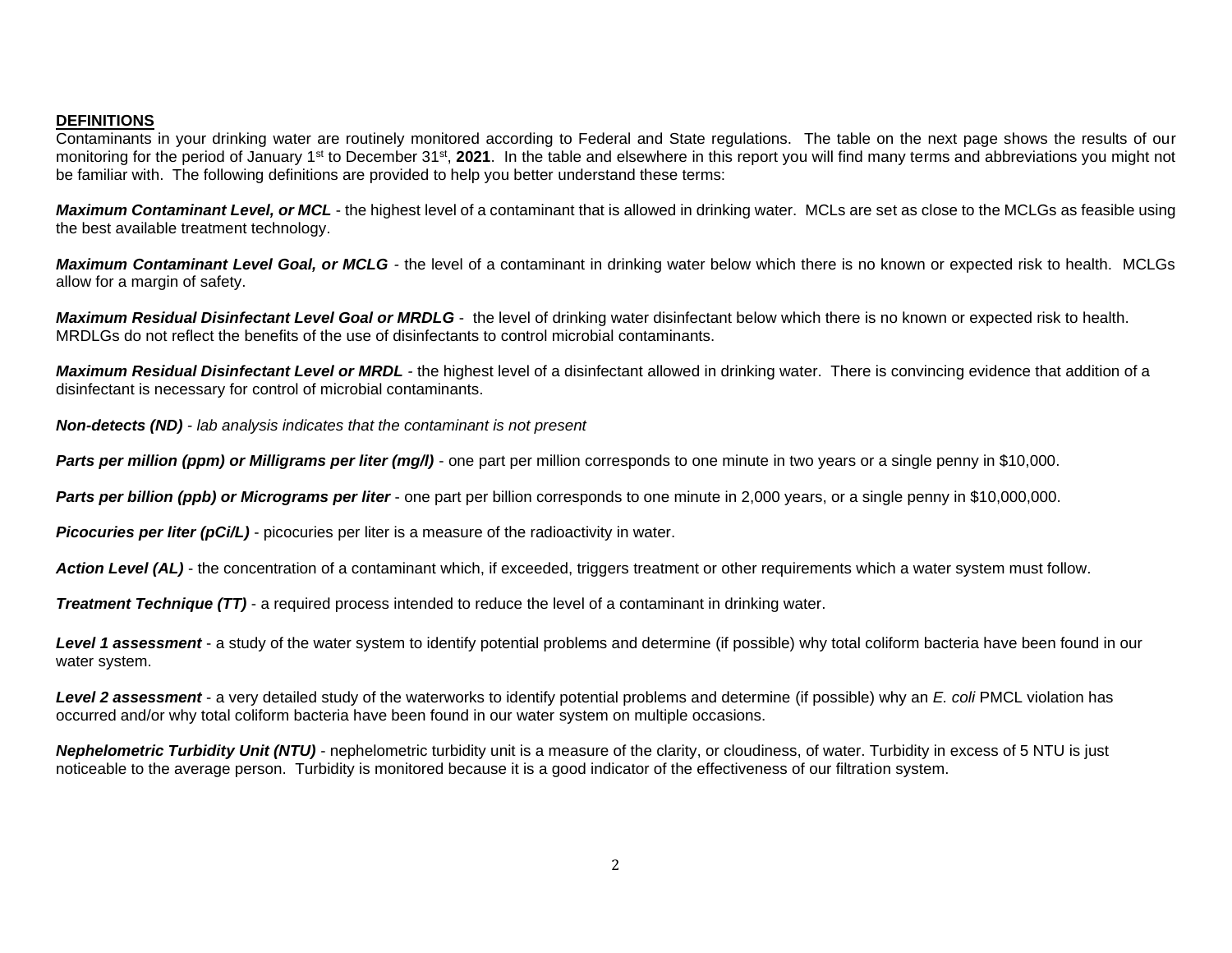# **TOWN OF APPALACHIA WATER QUALITY RESULTS**

#### **REGULATED COMTAMINANTS:**

| Contaminant (units)         | <b>MCLG</b> | <b>MCL</b>                               | Level Detected | Violation<br>(Y/N) | Range         | Date of<br>Sample | <b>Typical Source of Contamination</b>                                                                                          |
|-----------------------------|-------------|------------------------------------------|----------------|--------------------|---------------|-------------------|---------------------------------------------------------------------------------------------------------------------------------|
| Fluoride (ppm)              |             | 4                                        | 0.74           | N                  | N/A           | 1/6/2021          | Erosion of natural deposits; Water additive<br>which promotes strong teeth; Discharge<br>from fertilizer and aluminum factories |
| Barium (ppm)                | 2           | $\overline{2}$                           | 0.019          | N                  | N/A           | 1/6/2021          | Discharge of drilling waste; Discharge from<br>metal refineries; Erosion of natural deposits                                    |
| Combined Radium (pCi/l)     | $\Omega$    | 5                                        | 0.3            | N                  | N/A           | 7/9/2014          | Erosion of Natural Deposits                                                                                                     |
| Chlorine (ppm)              | $MRDLG = 4$ | $MRDL = 4$                               | 1.03           | N                  | $0.68 - 1.36$ | 2021              | Water additive used to control microbes                                                                                         |
| <b>Total Organic Carbon</b> | <b>NA</b>   | TT, met when $\geq 1$                    | 1.01           | N                  | N/A           | 2021              | Naturally present in the environment                                                                                            |
| Haloacetic Acids (ppb)      | <b>NA</b>   | 60                                       | 39             | N                  | N/A           | 3/10/2021         | By-product of drinking water disinfection                                                                                       |
| Total Trihalomethanes (ppb) | <b>NA</b>   | 80                                       | 55             | N                  | N/A           | 9/8/2021          | By-product of drinking water disinfection                                                                                       |
| Turbidity                   | <b>NA</b>   | TT.1 NTU Max                             | 0.12           | N                  | $0.03 - 0.12$ | 2021              | Soil runoff                                                                                                                     |
|                             |             | TT <sub>0.3</sub> NTU<br>95% of the time | 100%           | N                  |               |                   |                                                                                                                                 |

# **LEAD AND COPPER CONTAMINANTS:**

| Contaminant (units) | <b>MCLG</b> | <b>Action Level</b> | 90 <sup>th</sup><br>Percentile | Date of Sampling | # of Sampling<br>Sites Exceeding<br><b>Action Level</b> | <b>Typical Source of Contamination</b>                                  |
|---------------------|-------------|---------------------|--------------------------------|------------------|---------------------------------------------------------|-------------------------------------------------------------------------|
| Copper (ppm)        | 1.3         | $AL = 1.3$          | 0.192                          | 8/7/19           |                                                         | Corrosion of household plumbing systems; Erosion of<br>natural deposits |
| Lead (ppb)          |             | $AL = 15$           | < 2                            | 8/7/19           |                                                         | Corrosion of household plumbing systems; Erosion of<br>natural deposits |

The state allows us to monitor for some contaminants less than once per year because the concentrations of these contaminants do not change frequently. Some of our data presented in the above tables, though accurate, is more than one year old.

MCL's are set at very stringent levels by the U.S. Environmental Protection Agency. In developing the standards the EPA assumes that the average adult drinks 2 liters of water each day throughout a 70-year life span. The EPA generally sets MCLs at levels that will result in no adverse health effects for some contaminants or a one-in-ten-thousand to one-in-a-million chance of having the described health effect for other contaminants.

**VIOLATION INFORMATION** – No violations occurred in 2021.